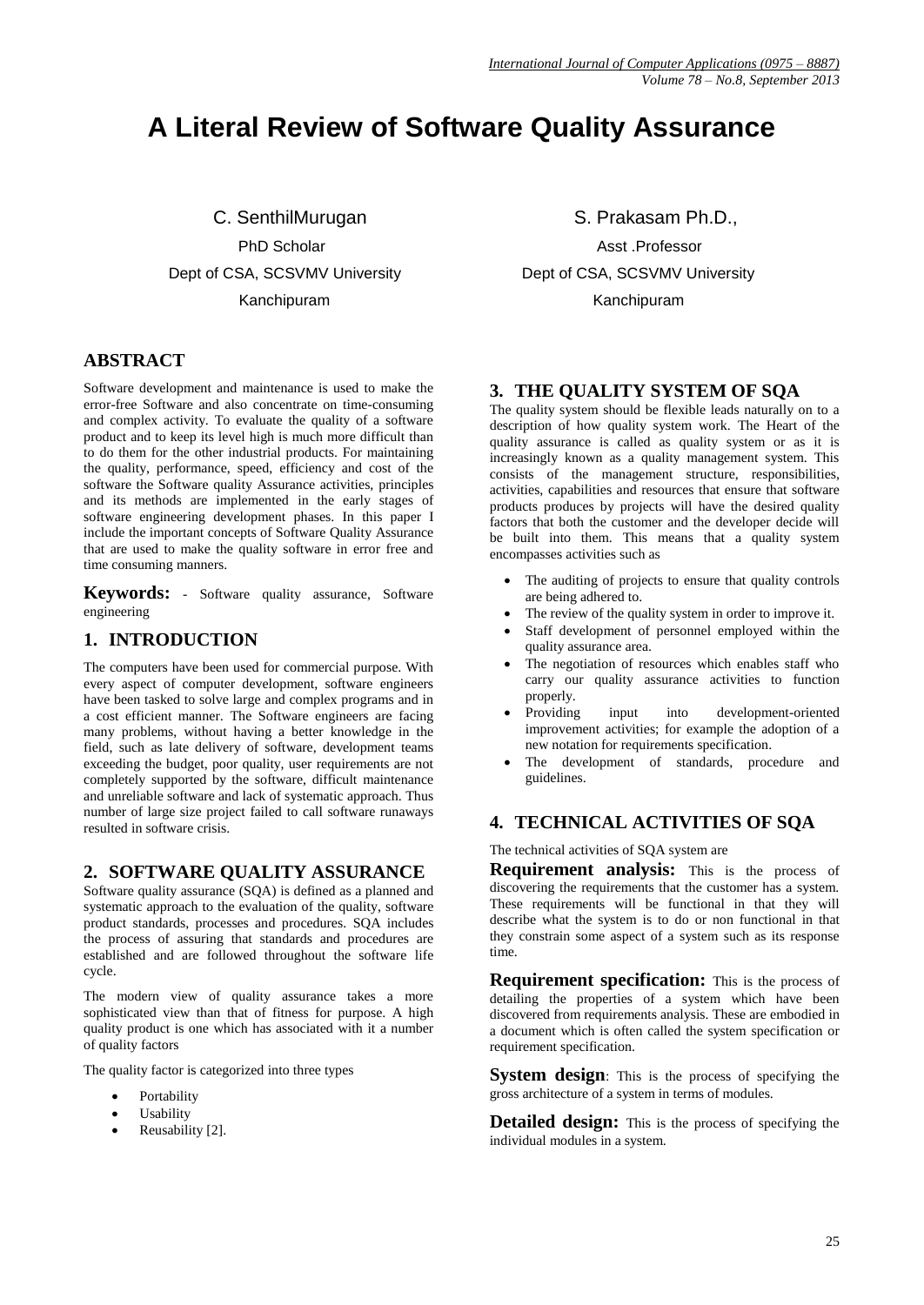**Acceptance testing:** This is the final test of a system which carried out by the customer in the environment where the system will eventually be embedded. The acceptance test checks that the requirements specification has been correctly implemented. This is normally preceded by System Testing

**Modular testing**: This is the process of checking out the individual modules of a system, the Modular testing sometime called as Unit testing. [5]

# **5. LIFE-CYCLE PHASES OF SQA SYSTEM DEVELOPMENT:**

Software Development Lifecycle is a subset of the SQA System Development Lifecycle. Here, the classical waterfall model is chosen as Software Development Lifecycle model

**5.1. Requirements Definition/Analysis:** In this phase, software engineers gather customer requirements by defining them with the help of customer and domain experts.

Most of the time, a developing software must have interfaces with existing hardware and software. Therefore the information about them helps to define the interface requirements. In this phase, software engineers must understand the nature of the program to be built. Therefore, understanding the information domain, system's required functions, behaviors, performance and interface are musts.

**5.2. Design:** In this phase, software designer identifies the system inputs, outputs and processes. Processing algorithms, data structures, databases and software structures are also defined.

**5.3. Code Generation:** In this phase, software engineers and programmers transform the design into a code by using a selected programming language. Code review, unit tests, unit integration tests is part of this phase.

**5.5. Installation and Conversion:** After customer approval, the software is installed to serve the customer. If the new software will be used to replace the existing software, a suitable conversion process must be performed to prevent the interruption in the organization's services.

**5.6. Operation and Maintenance:** Operation phase begins after the installation and conversion is completed. Maintenance activities are performed during the normal operation period which generally continues a few years.

**SQA** System Development life cycle includes the above software development life cycle phases, but it has a few phases prior to software development life cycle phases:

**Pre-Project Phase***:* In this phase, organizational level activities will be performed. None of the activities of this phase are related to a specific project. During this phase, the SQA system of the organization is initiated, organization quality policy and QA methodology are defined, QA staff is assigned an initial SQA component are developed.

**Proposal/Contract Phase**: Activities of this phase are performed by the proposal team and legal department for a contract between the customer and the organization. During this phase, firstly proposal team develops a proposal draft from the customer requirements document. After reviewing a proposal draft with a customer, a contract draft is developed from a final approved proposal document. After reviewing the contract draft with the customer, a mutually agreed contract which defines source, timetable and cost estimation for the project is achieved.



**Fig 1. Waterfall Process In the Quality Assurance Activities[13]**

**5.4. System Testing:** In this phase, the system is tested as a whole and system integration is realized. Activities are performed by the testing team.

**Project Preparation Phase***:* In this phase, project products, project interfaces, development methodology,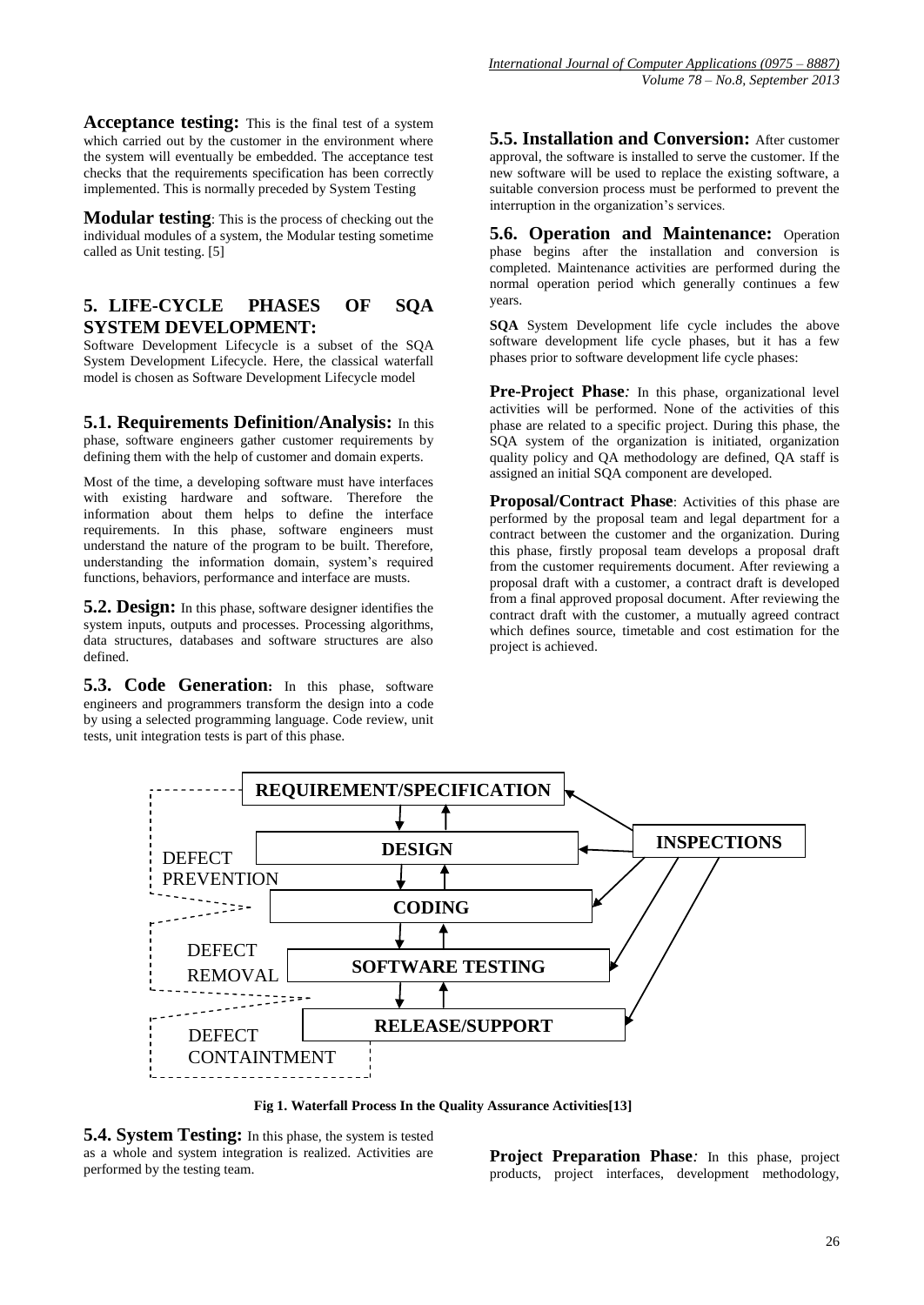development tools, standards, procedures, project schedule, resource and cost estimation, project milestones, staff organization, quality goals, QA activities are identified. [3]

# **6. TIMING ACTIVITIES OF SQA PROCESSES**

The start and end time of the SQA processes are analyzed.

A. Conduct Management's Role in SQA System process is the first step to build an SQA system in an organization. Therefore this process starts at the very beginning of Pre-Project Phase and it never ends.

B. Construct Infrastructure of the SQA System is the base process to establish an SQA system in an organization. It starts at the beginning of Pre-Project Phase and it ends at design phase.

C. Do Standardization and Certification is important to show that the quality of the software products produced by the organization has the level of chosen standards. It starts in the middle of the Pre-Project phase after constructing the infrastructure of the SQA system and never ends.

D. Perform Contract Review starts at the Proposal/Contract Phase after having an offer from the customer and ends at the end of this phase.

E. Develop Project Management Plan, SDP and SQA Plan start at the beginning of Project Preparation Phase just after signing a contract with the customer and ends at the second half of the design phase.

F. Perform Activities to Force and Coordinate the SQA System is necessary to support the SQA system at the organizational level. Therefore it starts at the Project Preparation Phase before entering Software Development Lifecycle phases and it never ends.

G. Develop CM System is necessary to control any changes at the project products (e.g., Source code, documents, data, etc.) and to get the correct version or releases of the products. Therefore, it starts at the end of Project Preparation Phase just before the software development begins. It ends when the project is delivered to the customer completely after completing maintenance phase.

H. Conduct Quality Assurance Audits is an organizational level process to control the departmental SQA activities. Therefore, it starts in the middle of Requirement Analysis Phase just before the project level SQA activity starts. It ends after the project is delivered to the customer.

I. Applying Software Quality Metrics Program is an auxiliary process to collect some data about the project and to use them to control the software development process. Therefore, it starts in the middle of Requirement Analysis Phase just before the project level SQA activity starts. It ends after the project is delivered to the customer.

J. Perform Activities to Support the SQA System is necessary to support the SQA system at department level. Therefore, it starts in the middle of Requirement Analysis Phase just before the project level SQA activity starts. It ends after the project is delivered to the customer.

K. The Apply Risk Management Program is important to take precautions against any possible problems which can be occurred during the development Lifecycle, and can cause undesirable deviations from project schedule and budget. Therefore, it starts in the middle of Requirement Analysis

Phase just before the project level SQA activity starts. It ends at the end of installation and conversion phase. Because for maintenance phase, a new risk program must be applied.

L. Perform Documentation Control Activities is necessary to retrieve the project documents later. Therefore, it starts just before the Software Requirements Specification (SRS) document is released and never ends because some documents must be retrieved later.

M. Coordinate Review Meetings is a process which has different review processes. They are starting when a software product is produced and ends when all work listed in the action - item list are completed:

a. The Formal Design Review is performed by the customer after system design is finished by the firm.

b. SRS review is performed after the SRS document is produced at the end of Requirement Analysis Phase.

c. Software Design Description (SDD) review is performed after SDD document is produced at the end of Design Phase.

d. Software Test Plan (STP) review is performed after test plans are completed at the end of Design Phase.

e. Software Test Description (STD) review is performed after test case scenarios are generated at the end of Coding Phase.

f. Code Review is performed after the code is finished and ready to be tested at the end of Coding Phase.

g. The Test Readiness Review is performed to control whether the test environment and source code are ready to test, just before unit integration tests at Coding Phase.

h. Software Test Report (STR) review is performed after tests are completed and a test report is produced at the end of Coding Phase. The similar review process is performed after system testing is completed at the end of System Testing Phase.

i. Software Version Description (SVD) review is performed after all necessary testing and review processes are completed, and the product is ready to release at the end of System Testing Phase.

L. The Apply Test Program is a process to perform all necessary unit levels, system level and customer acceptance level tests. This process starts at the beginning of Design Phase and ends at the end of System Testing Phase.

M. The Apply Process Improvement Program is an auxiliary process to support feedback to the Software Development Process for improvements. Therefore, this periodical process starts when the SQA system frame is established and never ends.

N. Apply SQA Controls to External Participants is an optional process and only performed when at least one part of the project is developed by an external participant. Its purpose is to ensure the quality of the product developed by external participant. Therefore, it starts at the end of Requirement Analysis Phase and ends after the project is delivered to the customer. [3]

# **7. STANDARDS OF SQA**

Standards are the established criteria to which the software products are compared. It established the prescribed methods for developing software. The SQA role is to ensure their existence and adequacy.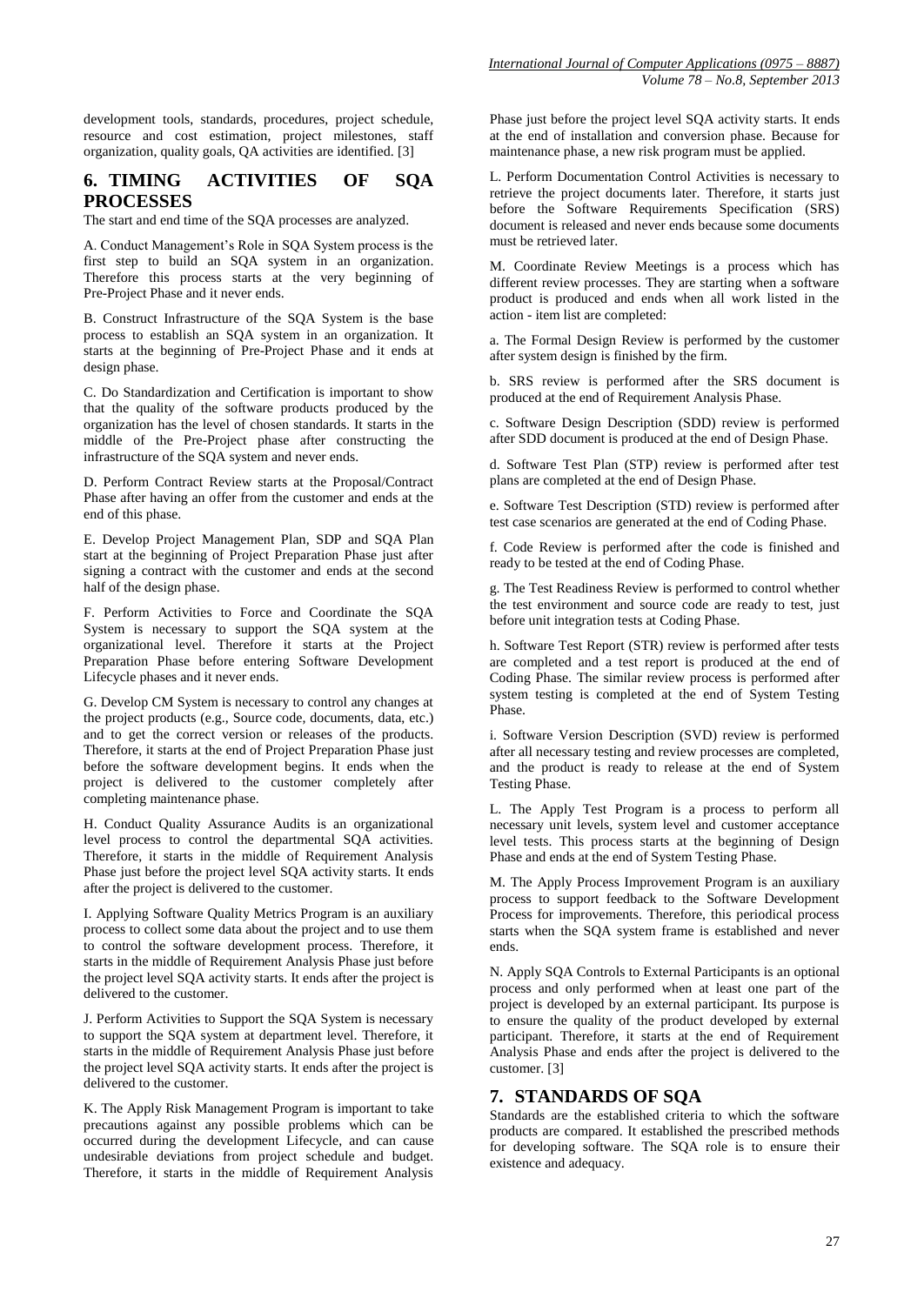Types of standards

- Documentation standards
- Design standards
- Code standards

# **Documentation standards**

The Documentation standards specify a form and content for planning, control and product documentation and provide consistency throughout a project

# **Design standards**

The Design standards specify the form and content of the design product. They provide rules and methods for translating the software requirements into the software design and for representing it in the design documentation.

# **Code standards**

The code standards specify the language in which the code is to be written and define any restriction on the use of language features. They define legal language structures, style convention, rules for data structure and interface and internal code documentation [2]

#### Maintainability

– The effort to identify and fix software failures

#### Flexibility

– Degree of adaptability (to new customers, tasks, etc)

#### **Testability**

– Support for testing (e.g. Log files, automatic diagnostics, etc) [1]

# **9. SEVEN PRINCIPLES OF QUALITY DEVELOPMENT PROCESS**

# **The First Principles: The Reason It All Exists**

A software system exists for one reason: to provide value to its users. Before specifying a system requirement, before noting a piece of system functionality, before determining the hardware platform or development process, ask yourself questions such as: "Does this add real VALUE to the system?" If the answer is "no", don't do it. All other principles support this one.



# **8. SOFTWARE QUALITY FACTORS**

#### Correctness:

- Accuracy, completeness of required output
- Up to datedness, availability of the information

#### Reliability

– Maximum failure rate

#### Efficiency

– Resources needed to perform a software function

#### Integrity

– Software system security, access rights

#### Usability

– Ability to learn, perform required task

# **The Second Principle: KIS (Keep It Simple)**

There are many factors to consider in any design effort. All design should be as simple as possible, but no simpler. This facilitates having a more easily understood, and easily maintained system.

Simple also does not mean "quick and dirty." In fact, it often takes a lot of thoughts and works over multiple iterations to simplify. The payoff is software that is more maintainable and less error-prone.

# **The Third Principle: maintain the vision**

A clear vision is essential to the success of a software project. Without one, a project almost unfailingly ends up being " of two or more minds" about it. Without conceptual integrity, a system threatens to become a patchwork of incompatible designs, held together with the wrong kind use screws.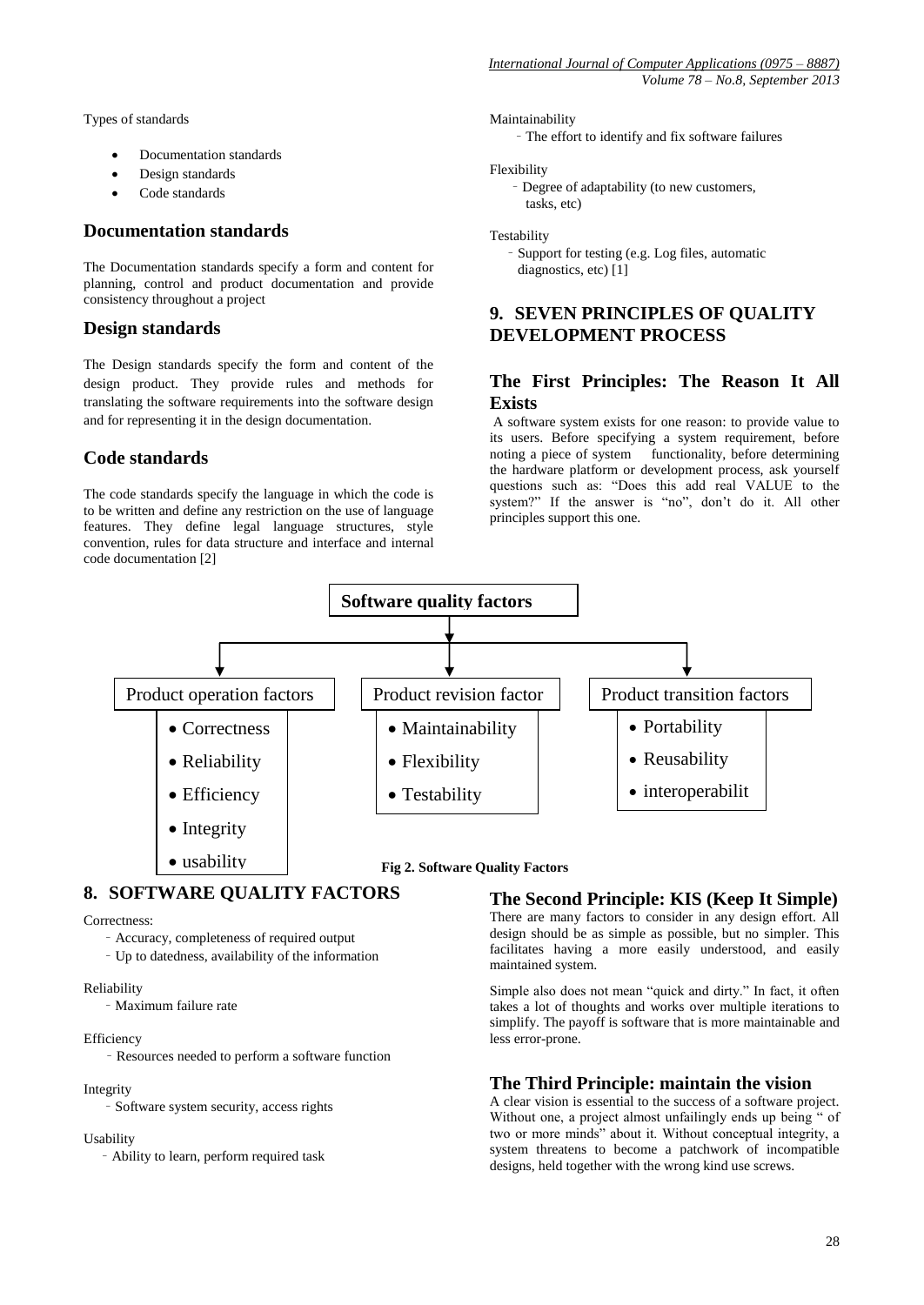# **The Fourth Principle: What You Produce, Others Will Consume**

Always specify, design and implement knowing someone else to have to understand what you are doing. The audience for any product of software development is potentially large. Specific with an eye to the users.

## **The Fifth Principle: Be Open to the Future**

A System with a long lifeline has more value. In today's computing environments. Where specifications changes on a moment's notice and hardware platforms are obsolete when just a few months old, software lifelines are typically measured in months instead of years. However, true "industrial-strength" software systems must endure far longer. To do this successfully, these systems must be ready to ready to adapt to these and other changes.

# **The Sixth Principle: Plan Ahead for Reuse**

Reuse saves time and effort. Achieving a high level if reuse is arguably the hardest goal to accomplish in developing a software system. The reuse of code and designs has been proclaimed as a major benefit of using object oriented technologies. However, the return on this investment is not automatic.

Planning ahead for reuse reduces the cost and increases the value of both the reusable components and the system into which they are incorporated.

# **The Seventh Principle: Think**

This last principle is probably the most overlooked. Placing a clear, complete though before action almost produces better results. When you think about something, you are more likely to do it right. You also gain knowledge about how doing it right again. [4]

# **10. SQA METHODOLOGY**

Software testing is as much an art as a science. In large, complex application, such as operating systems, it is practically impossible to iron out every single bug before releasing it both from the difficulty and time constraint points of view. Different software applications require different approaches when it comes to testing, but some of the most common tasks in software QA include:

- o PPQA audits
- o Peer Reviews
- o Validation testing
- o Data comparison
- o Stress testing
- o Conformance testing:
- o Load testing
- o Usability testing
- o Robustness testing

# **PPQA audits:**

Process and Product Quality Assurance is the activity of ensuring that the process and work product conform to the agreed upon process.

### **Peer Reviews:**

Peer reviews of a project's work product is the most efficient defect removal quality control activity.

# **Validation testing:**

Validation testing is the act of entering data pertaining to customer requirements and checking whether the function works as expected by the user. Whereas Verification testing is the act of entering data that the tester knows to be erroneous into an application. For instance, typing "Hello "Into an edit box that is expecting to receive a numeric entry.

### **Data comparison**:

Comparing the output of an application with specific into parameters to a previously created set of data with the same input parameters that is known to be accurate.

#### **Stress testing**:

A stress test is when the software is used as heavily as possible for a period of time to see whether it copes with high levels of load. Often used for server software they will have multiple users connected to it simultaneously. This is also known as 'Destruction testing'. Fault injection is especially Useful for any software system with exposed interfaces, E.g., Protocol implementations.

# **Conformance testing**:

Confirms that the software implementation complies with established standards.

# **Load testing:**

Establishes the maximum amount of traffic that a target can accept, usually measured in packets-per-second (PPS) or calls-per-second or any other rate-oriented metric depending on the application. Such devices often have very fast hardware-optimized data plane processing, with softwarebased control and management plane functions. The SQA process is designed to ensure that the software portions of the system properly support the hardware functions.

# **Usability testing:**

Sometimes getting users who are unfamiliar with the software to try it for a while and offer feedback to the developers about what they found difficult to do is the best way of making improvements to a user interface.

### **Robustness testing:**

Software systems are presented with invalid or unexpected inputs to determine whether they have robust error-handling or input validation. Such systems pass the test $(s)$  if they can tolerate a wide variety of invalid or unexpected inputs across the entire protocol interface specification. Commercially robustness testing products are available, including Dynamics' Service Analyzer. [2]

# **11. CONCLUSION**

In this paper, the Software Quality Assurance concepts that are used to make the error-free Software and concentrate on complex activities and used to complete in time and in cost estimation is prevented. As discussed in the previous sections of this paper the Software quality Assurance activities, principles, factors and its methods are implemented in the early stages of software engineering development phases, because of this activity the software developer get the knowledge about the software what he is going to develop, it may reduce the rework and failures of the softwares. Nowadays all the software development industries are implementing the SQA component to get quality softwares